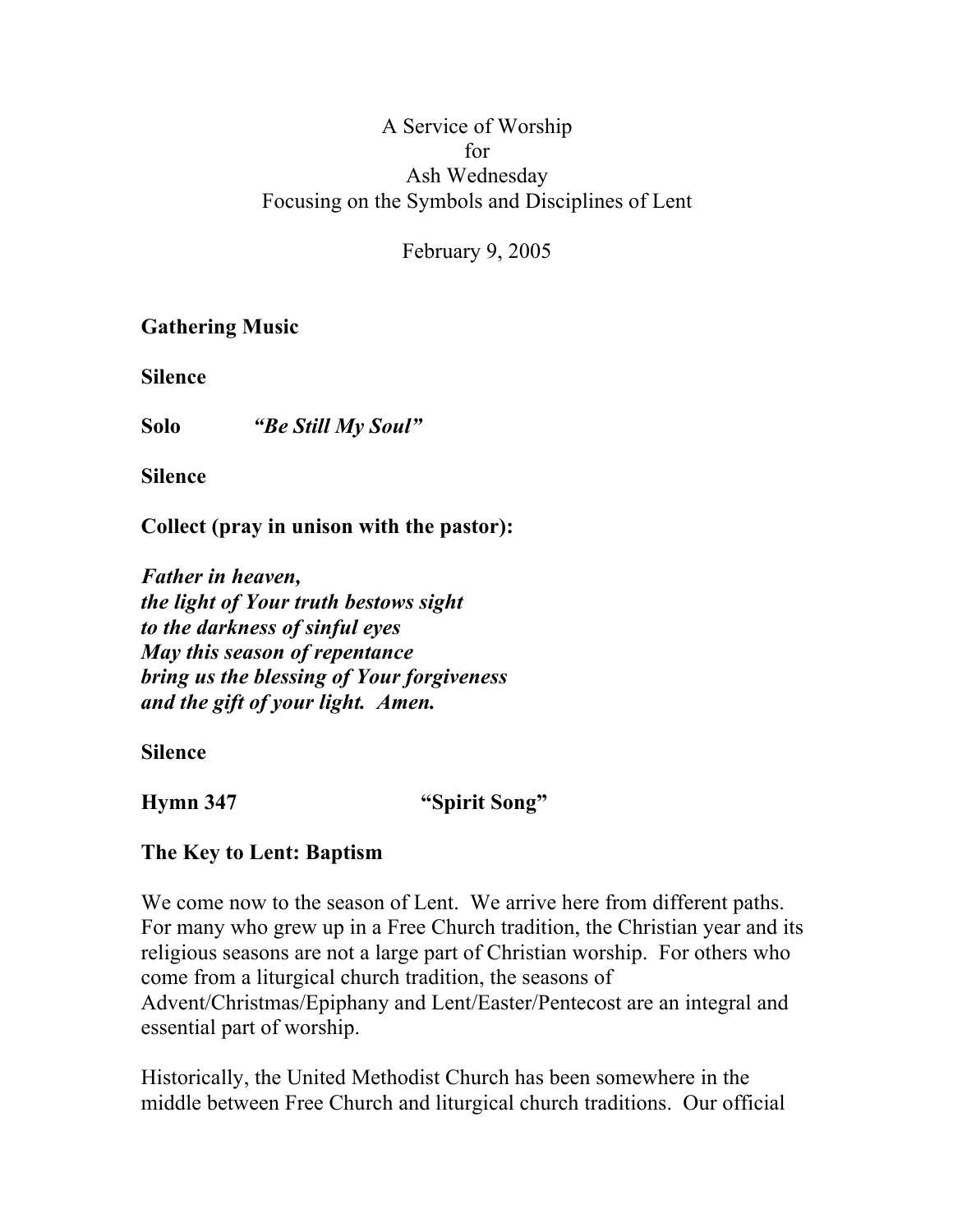liturgies certainly reflect liturgical church traditions and are developed around the seasons of the Christian year. Our actual practice of worship in our local churches is more reflective of our frontier roots in the era of circuit riders, camp meetings and revivals. Consequently, there is a wide variety of styles in the actual worship practices of local congregations.

And so, we often see United Methodist congregations observing Ash Wednesday without using ashes, or observing Lent with no particular emphasis on the traditional disciplines of the season, or celebrating Easter without holding an Easter vigil.

Mayfield has generally fallen into this middle ground. And like a many larger congregations, we do not usually follow the lectionary, preferring instead to develop our own worship schedule around series of sermons based on themes that grow out of every day life and lead us into Scripture for God's word and wisdom.

Tonight, however, we have planned a modified liturgical service for Ash Wednesday. We will use ashes as part of our worship experience and combine together some rituals not usually celebrated on Ash Wednesday. This is likely to be unlike any Ash Wednesday service you have ever been to before. We invite you to participate in this service at whatever level you are able and allow God to meet you wherever that is.

We will have moments like this one throughout the service when we will pause to reflect on the symbols and disciplines of the Lenten season.

The roots of Lent predate the Roman Catholic Church, reaching back to the third and fourth centuries. Originally, Lent was not a 40 day period. Its origins are traced back to three early practices of the Christian Church.

First, in the early church, the two days before Easter were observed as a paschal fast. The fast was broken at the end of the Easter Vigil that lasted through the night before Easter Sunday and climaxed with a service at sunrise, marking the time the women discovered the empty tomb. Gradually, this two-day period of fasting was lengthened to 40 days.

Second, the Early Church developed a catechetical process for persons desiring to become Christians that combined doctrinal training with baptism as the rite of initiation into the Christian faith. In time, the emerging 40 day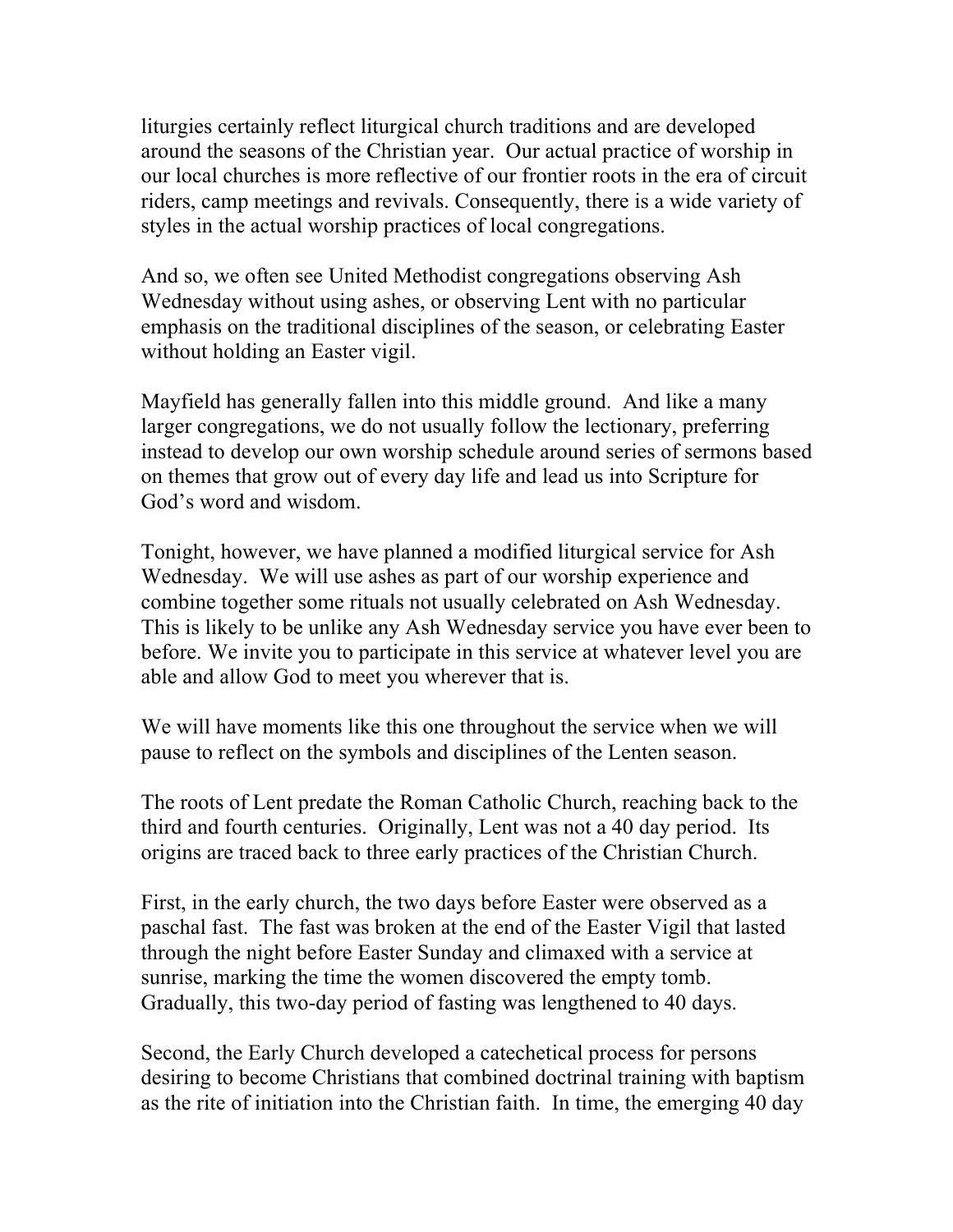season of Lent became the time when catechumens were prepared for their baptism and the baptismal service became part of the Easter Vigil.

Third, as in every generation, there were persons in the early church who had been baptized and then fell back into serious sin. The church developed a process whereby penitent sinners could seek a second conversion through confession and penance, and their restoration to the faith was celebrated with a renewal of their baptismal vows. In time, this renewal was joined with the baptism of new catechumens at the conclusion of Lent at the Easter Vigil.

From these roots have sprung our contemporary Lenten traditions. This season's association with the temptation of Jesus in the wilderness of Judea, and its emphasis on repentance, self-denial, and spiritual preparation make it a time of deep significance. But many Christians miss the key event that is so important to our understanding of Lent and that is baptism. The penitential aspects of Lent are meaningless unless our confession of sin is accompanied by a true turning from sin to the Savior whose forgiveness and gift of new life we celebrate in baptism.

Tonight's service will lead us through the entire Lenten experience in one evening however, do not shortchange yourself by thinking that tonight's service is a shortcut to baptism. Rather, look upon this night as a review of the map of the spiritual journey that lies ahead of us over the next six weeks, and leave here tonight with a sense of anticipation and excitement about the journey we are about to take.

#### **Old Testament Reading:** *Isaiah 58:1-12, NIV*

**Reader 1 "Shout it aloud, do not hold back.**

**Reader 2 Raise your voice like a trumpet.**

**Reader 3 Declare to my people their rebellion and to the house of Jacob their sins.**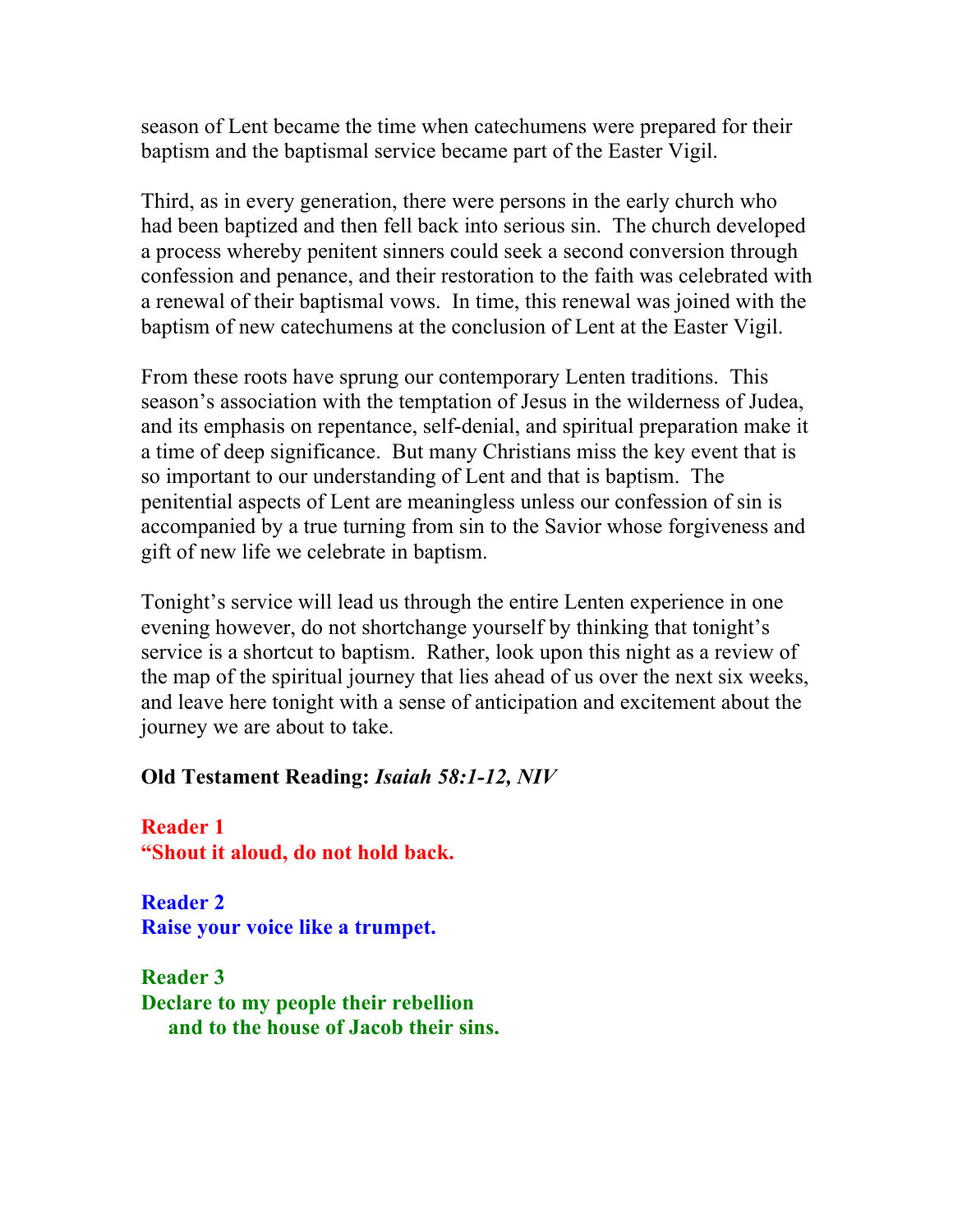**Reader 1 For day after day they seek me out; they seem eager to know my ways, as if they were a nation that does what is right and has not forsaken the commands of its God. Reader 2 They ask me for just decisions and seem eager for God to come near them. Reader 3 'Why have we fasted,' they say, 'and you have not seen it? Why have we humbled ourselves, and you have not noticed?' Yet on the day of your fasting, you do as you please and exploit all your workers. Your fasting ends in quarreling and strife, and in striking each other with wicked fists. Reader 2 You cannot fast as you do today and expect your voice to be heard on high. Is this the kind of fast I have chosen, only a day for a man to humble himself? Is it only for bowing one's head like a reed**

 **and for lying on sackcloth and ashes? Is that what you call a fast,**

 **a day acceptable to the LORD?**

#### **Reader 1**

**Is not this the kind of fasting I have chosen: to loose the chains of injustice and untie the cords of the yoke, to set the oppressed free and break every yoke?**

**Reader 3 Is it not to share your food with the hungry and to provide the poor wanderer with shelter-**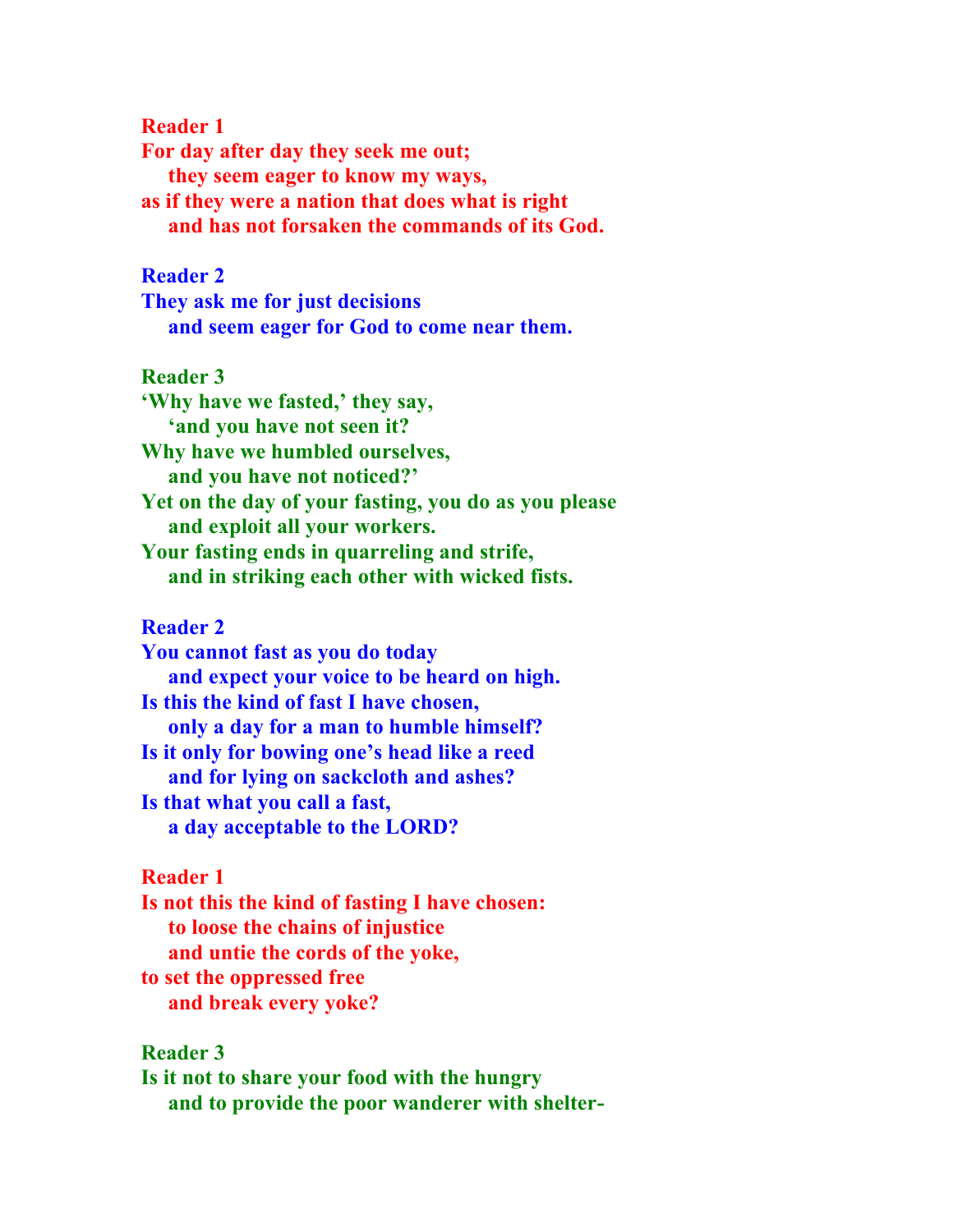**when you see the naked, to clothe him, and not to turn away from your own flesh and blood?**

**Reader 1**

**Then your light will break forth like the dawn, and your healing will quickly appear; then your righteousness will go before you, and the glory of the LORD will be your rear guard. Then you will call, and the LORD will answer; you will cry for help, and he will say: 'Here am I.'**

**Reader 2**

**If you do away with the yoke of oppression, with the pointing finger and malicious talk, and if you spend yourselves in behalf of the hungry and satisfy the needs of the oppressed, then your light will rise in the darkness, and your night will become like the noonday.**

**Reader 3**

**The LORD will guide you always; he will satisfy your needs in a sun-scorched land and will strengthen your frame.**

**Reader 2**

**You will be like a well-watered garden, like a spring whose waters never fail.**

**Reader 1 Your people will rebuild the ancient ruins and will raise up the age-old foundations; you will be called Repairer of Broken Walls, Restorer of Streets with Dwellings.**

#### **The Symbol of Ashes**

From the time of the Old Testament, ashes have been an ancient symbol of repentance. The prophets of old often urged an unrepentant Israel to mourn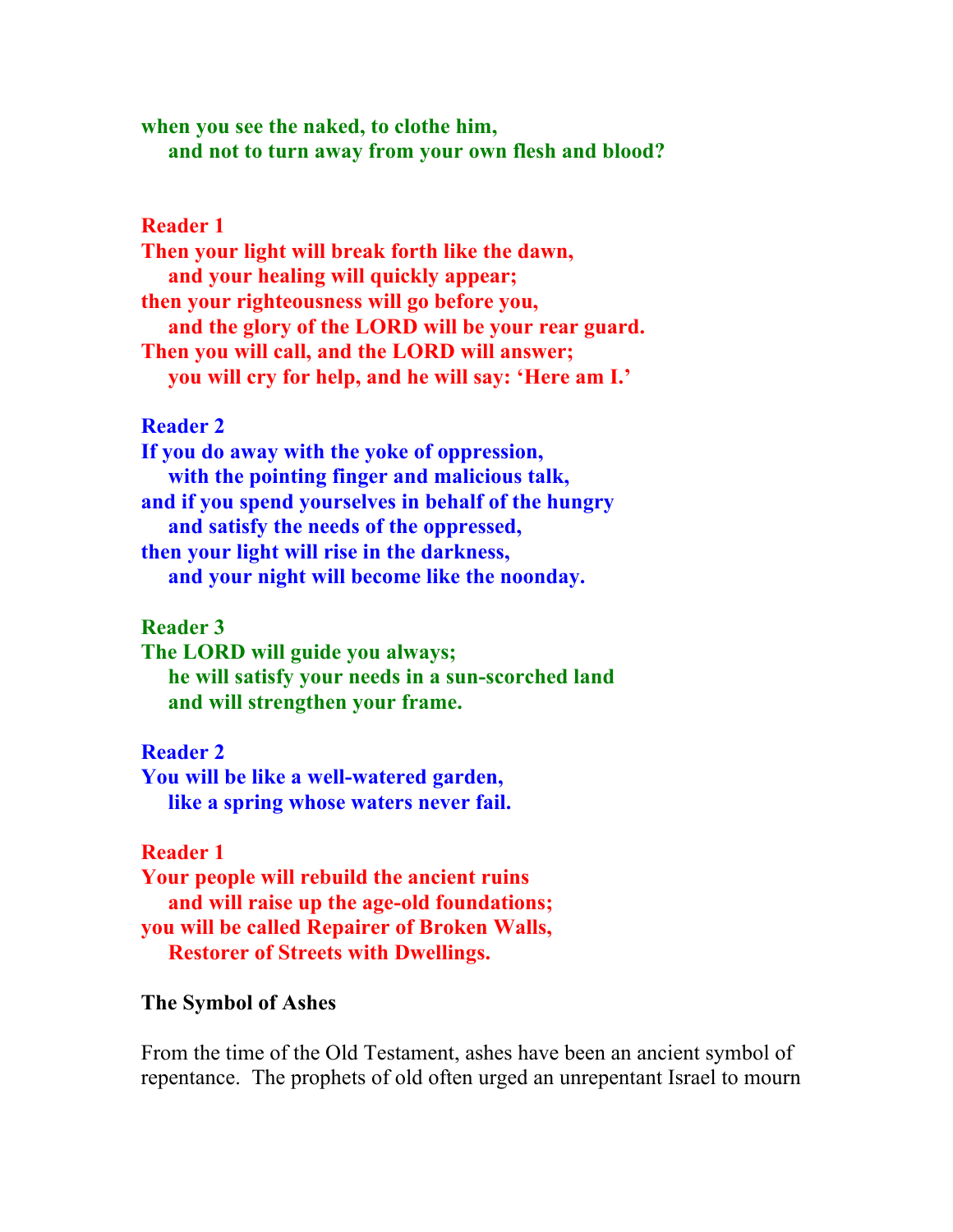their sins and put on sackcloth and ashes, confess their sins and return to the Lord. Jeremiah begged,

### **Reader 1**

**"O my people, put on sackcloth and roll in ashes; mourn with bitter wailing as for an only son, for suddenly the destroyer will come upon us,**" **Daniel reported:** (Jeremiah 6:25-27).

## **Reader 2**

**So I turned to the Lord God and pleaded with him in prayer and petition, in fasting, and in sackcloth and ashes** (Daniel 9:2-4).

### **Reader 3**

**Jesus showed his acquaintance with this ancient practice when he condemned the cities of Korazin and Bethsaida for rejecting his ministry:**

## **"Woe to you, Korazin! Woe to you, Bethsaida! If the miracles that were performed in you had been performed in Tyre and Sidon, they would have repented long ago in sackcloth and in ashes"** (Matthew 11:12).

The marking of our foreheads with ashes is a sign of our repentance of our sins. It is not a sign of our thinking that repentance is a good idea. Nor is it a meaningless ritual that we observe out of religious duty. If we receive the ashes at all it is because we are actively repenting of our sins.

It is also thought that ashes are meant to remind us of our own mortality. Some Ash Wednesday liturgies include the words "remember that you are dust" to be said as worshipers receive the ashen mark of the cross on their foreheads. Thus we are reminded of the day when we will stand before God and be judged. Here again, the powerful symbolism of Baptism is called upon. In baptism we are buried with Christ so that we may be raised with Christ. To prepare well for the day we die, we must die now to sin and rise to new life in Christ.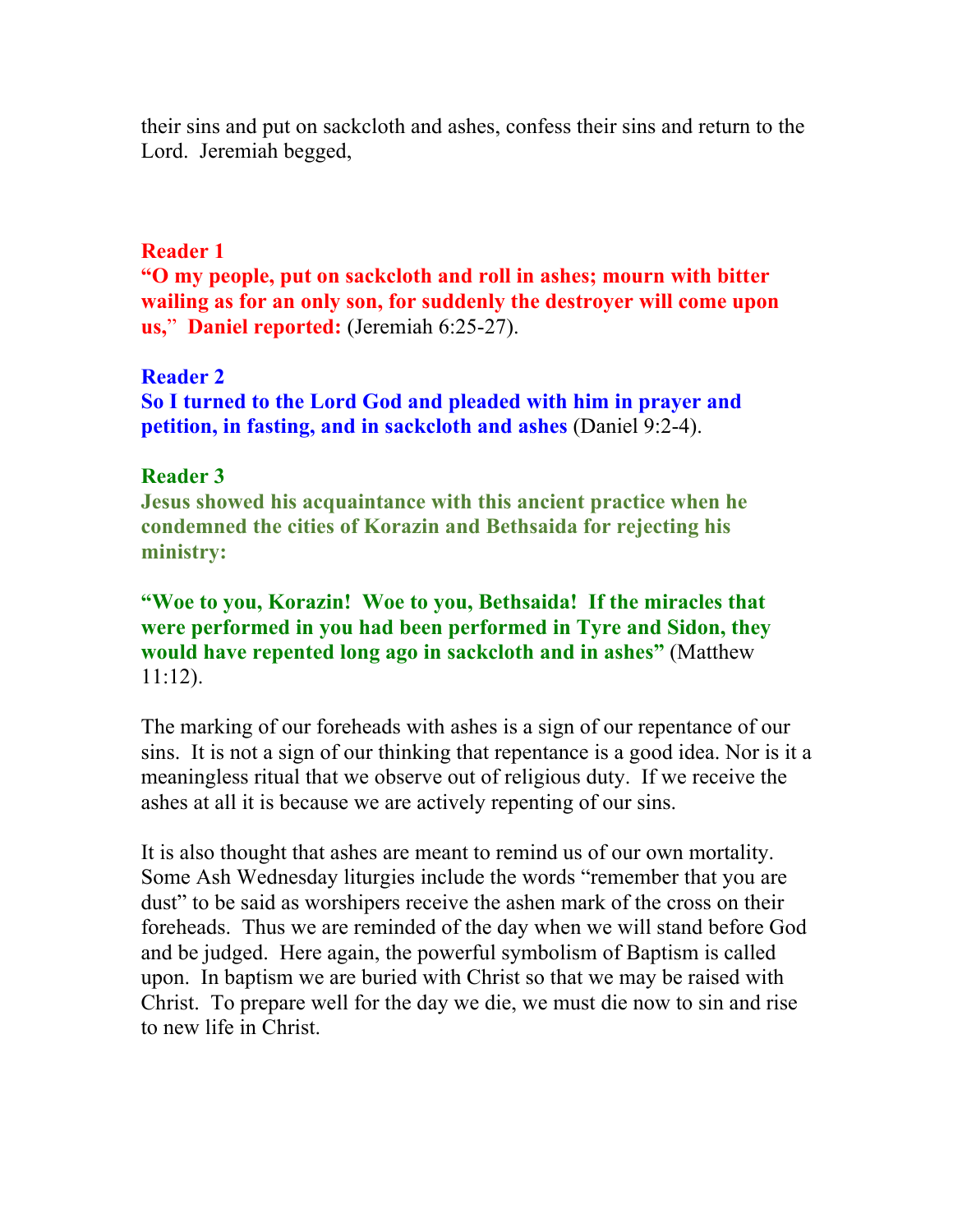And, like the penitents of the early church, being marked with ashes at the beginning of Lent indicates our recognition of the need for a deeper conversion of our lives during this season of renewal.

Many of the Psalms are penitential. On behalf of the whole community of God's wayward people, the psalmists repent of sin and cry out for God's mercy. Because their words so often mirror our own experience, we use the words of Psalm 51 to express our own lament for our sin and rebellion against the Lord of creation. As our lay reader comes to lead us in the responsive reading of Psalm 51, please turn to it your program and make your responses as printed in bold print.

### **A Psalm:** *51:1-17, NIV*

Have mercy on me, O God, according to your unfailing love;

### **according to your great compassion blot out my transgressions.**

Wash away all my iniquity and cleanse me from my sin.

### **For I know my transgressions, and my sin is always before me.**

Against you, you only, have I sinned and done what is evil in your sight, so that you are proved right when you speak and justified when you judge.

## **Surely I was sinful at birth, sinful from the time my mother conceived me.**

Surely you desire truth in the inner parts; you teach me wisdom in the inmost place.

### **Cleanse me with hyssop, and I will be clean; wash me, and I will be whiter than snow.**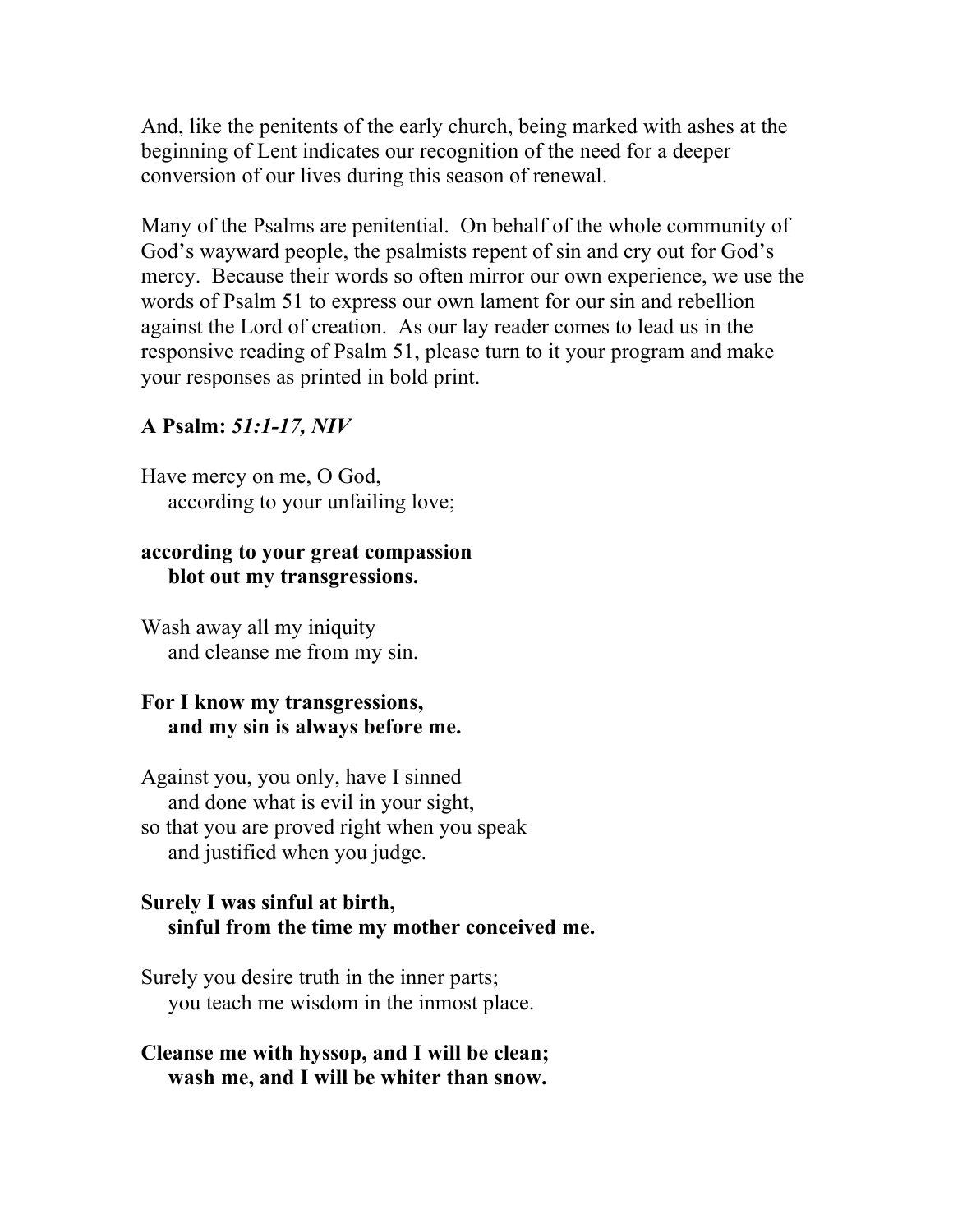Let me hear joy and gladness; let the bones you have crushed rejoice.

### **Hide your face from my sins and blot out all my iniquity.**

Create in me a pure heart, O God, and renew a steadfast spirit within me.

### **Do not cast me from your presence or take your Holy Spirit from me.**

Restore to me the joy of your salvation and grant me a willing spirit, to sustain me.

#### **Then I will teach transgressors your ways, and sinners will turn back to you.**

Save me from bloodguilt, O God, the God who saves me, and my tongue will sing of your righteousness.

### **O Lord, open my lips, and my mouth will declare your praise.**

You do not delight in sacrifice, or I would bring it; you do not take pleasure in burnt offerings.

**The sacrifices of God are a broken spirit; a broken and contrite heart, O God, you will not despise.**

### **Receiving of Ashes** *(administered by the pastor(s))*

As we sing a great modern hymn of repentance, we invite all who will to come forward and receive the ashen mark of the cross on your forehead as we, your pastors, encourage you to repent of your sins and be faithful to the gospel. Come up the side aisle and return to your seats using the center aisle. The words of the hymn will be on the screen (or are in the bulletin) so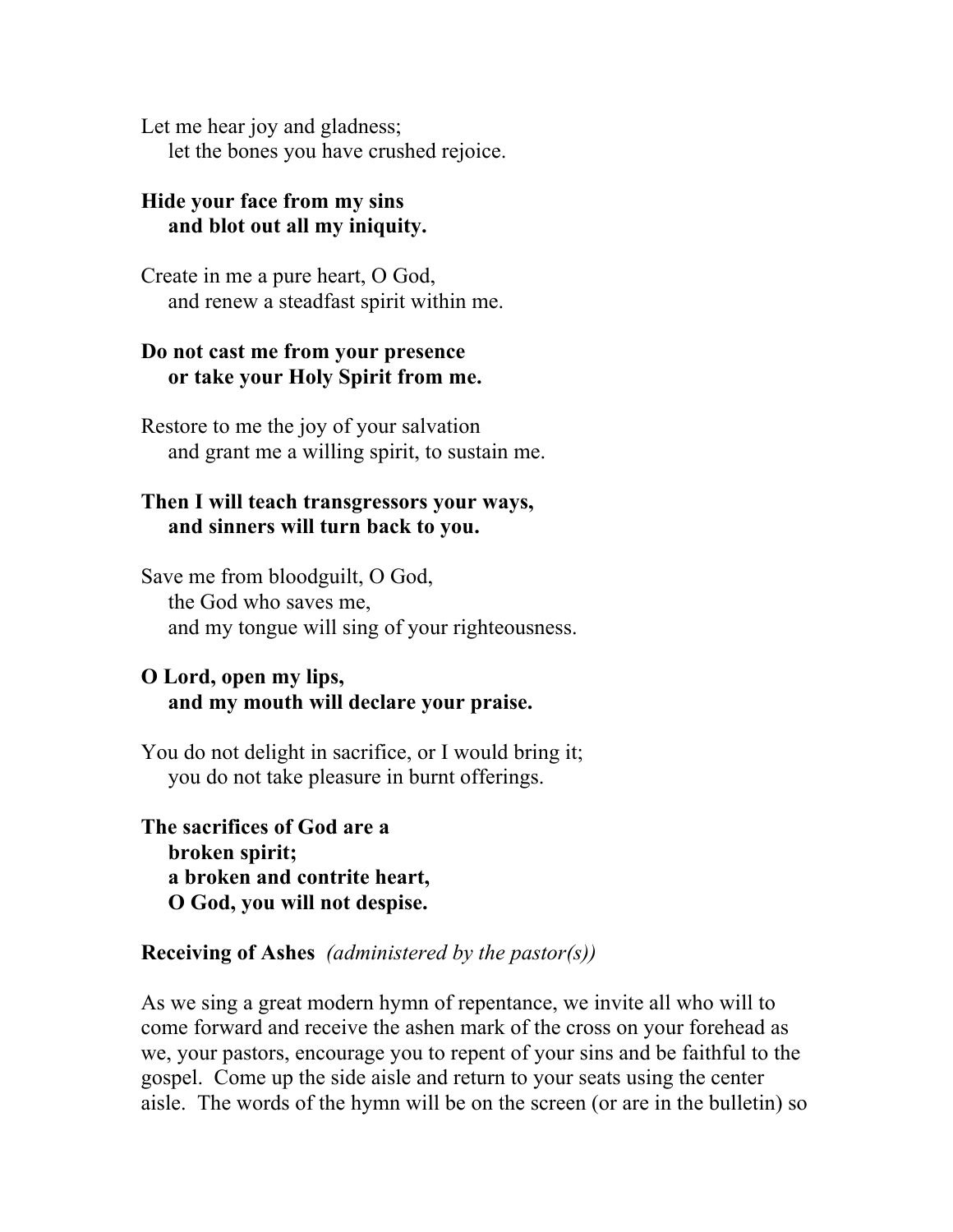you can participate in singing even as you come forward and receive the ashes. Let's stand as we sing so all may have an opportunity to come. The ushers will not direct you. Just come.

## **Hymn No. 357 "Just As I Am"**

### **The Practice of Giving Something Up**

Art by its nature is meant to confront, provoke, even upset or offend in order to make a point. When contemporary artists began painting pictures of Jesus laughing or with his hair swept freely by the wind of the Sea of Galilee, some found these portraits shocking, irreverent or offensive. Yet the artists were confronting a church that had become far too serious about too many things with a reminder that Jesus was as much a man as he was divine.

Research on the internet on the season of Lent yielded a portrait of Jesus that appeared to have been painted by a contemporary artist. It depicted him with the crown of thorns upon his head and a look of dread upon his face. Someone with wayward talents in Photoshop had superimposed a caption over this painting and posted it on a website the search had unearthed. The caption I am about to quote may make you laugh, or may make you angry. Your first reaction may be "How awful." You may even think it is sacrilegious. But if you get past your initial shock, you will realize that the author of the caption has actually made an important and uncomfortably penetrating point. Here is the caption. In the shadow of the cross, he has Jesus saying:

This is going to hurt like hell, but at least 2000 years from now people will remember me by eating fish on Fridays and giving up candy for forty days.

For many older Christians, both Catholic and Protestant, the first thought that Lent brings is giving something up. The standard for many is to give up candy or soft drinks, or some other mild vice that isn't so good for you. This passes for our version of self-denial. But even this level of sacrifice seems so daunting to many that they have to have one last day of unlimited frolicking on Fat Tuesday before they submit to the rigorous discipline of giving up cookies or going without some other mild convenience for 40 days. It is hard for me to imagine how God could not be offended by our attitudes.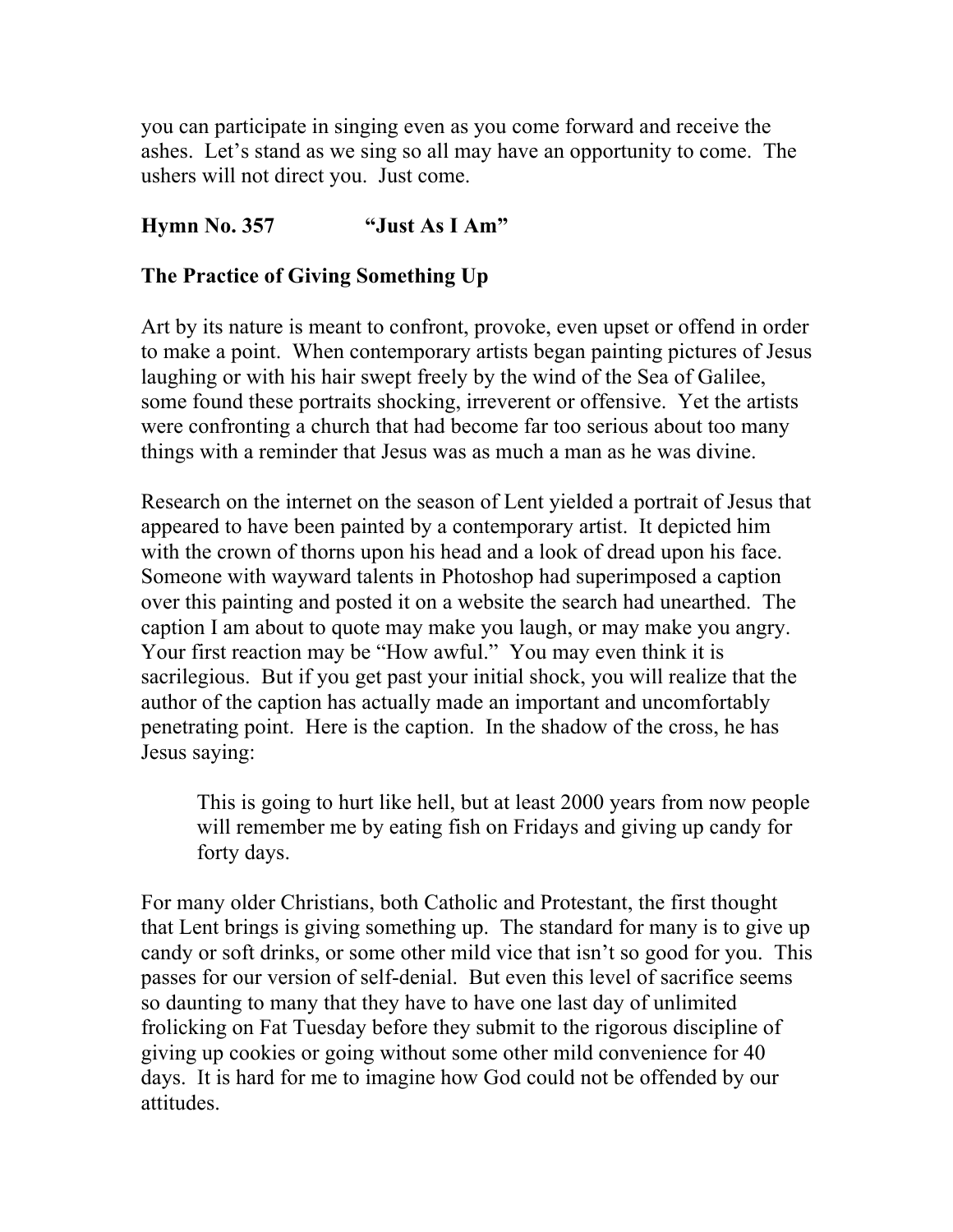One father tried to get his boys to catch a larger vision of Lent than just giving up on candy by urging them to give up some habit of sin that marked their lives. One of the young boys promised to give up fighting with his brother during Lent. About half-way through the season the father asked his boys how they were doing with their promises. The one who vowed to stop fighting said, "I'm doing pretty good, Dad, but I can hardly wait until Easter."

Like many of us, he had only partly understood the purpose of Lenten "giving up." Lent is about conversion, turning our lives more completely over to Christ and his way of life. That always involves giving up sin in some form. The goal is not just to abstain from sin for the 40 days of Lent, but to root sin our of our lives forever. Conversion means leaving behind an old way of living and acting in order to embrace a new life and a new way in Christ.

For catechumens—candidates for baptism—Lent is a period intended to bring their conversion to completion.

For penitents—candidates for restoration—it is a time meant to help them be converted again to a vital faith.

For all Christians, Lent is a time to seriously explore surrendering more of our lives to Christ than we have before, living more freely from sin than we have before, and finding more ways to serve God's kingdom than we have before.

Lenten "giving up" really needs to be about "giving up" sin—allowing God to break its grip on us at a deeper level. And the Lenten "taking up" that we Protestants have tended to emphasize needs to be about adding to our responsibilities in God's kingdom work.

The state of our physical, mental, or spiritual health may necessitate our giving up candy or television or some form of recreation, but unless these things are besetting sins, they're not what we should be giving up for Lent.

# **An Epistle Reading:** *2 Corinthians 5:20b-6:10, NIV*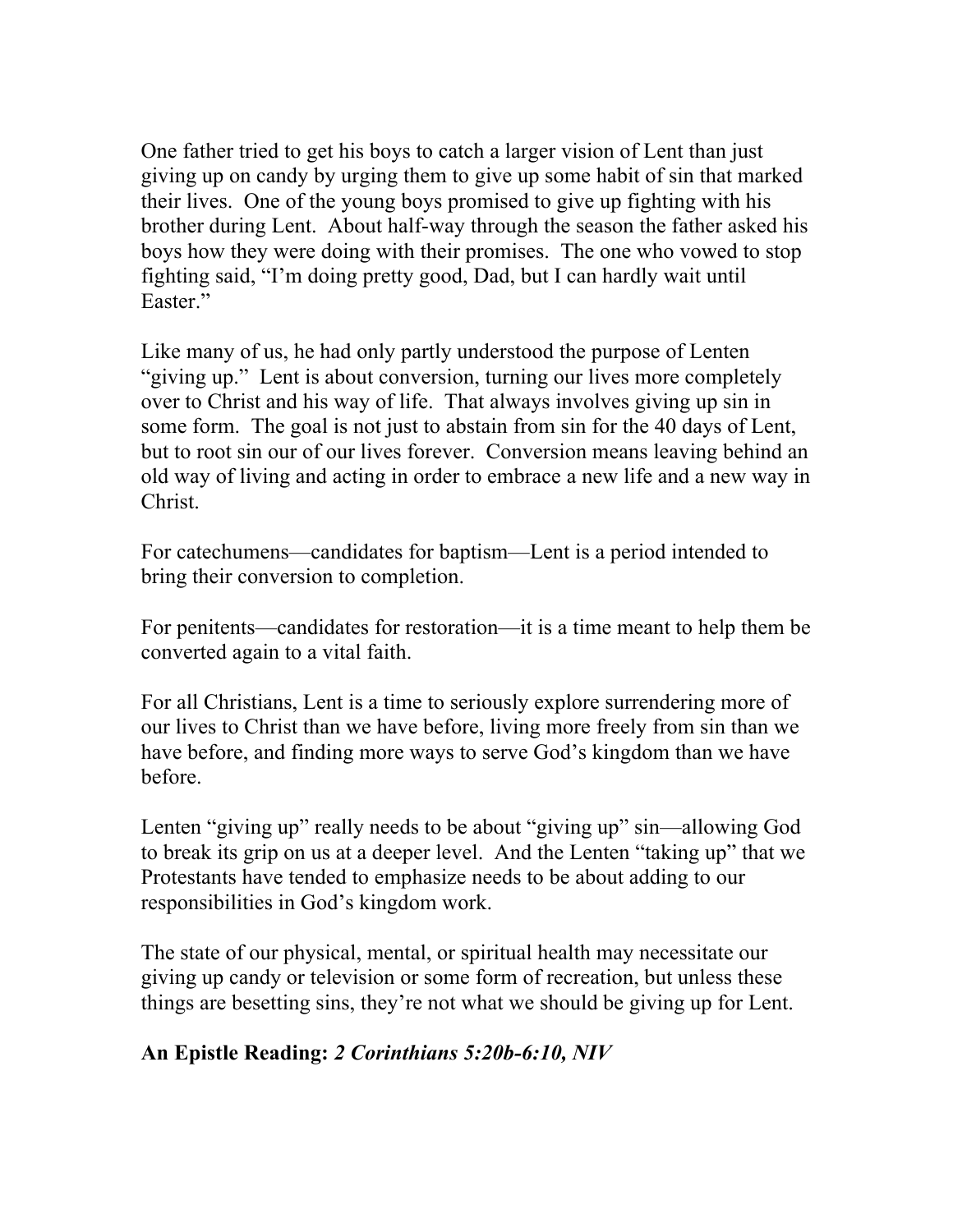We implore you on Christ's behalf: Be reconciled to God. God made him who had no sin to be sin for us, so that in him we might become the righteousness of God. As God's fellow workers we urge you not to receive God's grace in vain. For he says,

 "In the time of my favor I heard you, and in the day of salvation I helped you."

I tell you, now is the time of God's favor, now is the day of salvation. We put no stumbling block in anyone's path, so that our ministry will not be discredited. Rather, as servants of God we commend ourselves in every way: in great endurance; in troubles, hardships and distresses; in beatings, imprisonments and riots; in hard work, sleepless nights and hunger; in purity, understanding, patience and kindness; in the Holy Spirit and in sincere love; in truthful speech and in the power of God; with weapons of righteousness in the right hand and in the left; through glory and dishonor, bad report and good report; genuine, yet regarded as impostors; known, yet regarded as unknown; dying, and yet we live on; beaten, and yet not killed; sorrowful, yet always rejoicing; poor, yet making many rich; having nothing, and yet possessing everything.

### **Scrutinies: Examining Our Lives**

To scrutinize something means to examine it closely. Lent is a season when we are called upon by our faith to examine our lives closely for whatever obstacles keep us from living life in all the fullness of the Gospel's promise. Socrates, one of our greatest philosophers, said that the unexamined life is a life not worth living. Yet often we draw back from scrutiny because we fear it will bring harm rather than healing. We dread judgment, condemnation, and rejection. What God promises is that when we honestly identify and confront our sins, he is faithful and just to forgive us and to cleanse us and to give us greater power to overcome our sins. Instead of more brokenness, genuine self-scrutiny can release to us God's deep healing in our lives.

Lent reminds us that Christian conversion is not a one-time decision to follow Christ. It is a life-long process by which we continually grow closer to God through scrutiny of our life, penitence, forgiveness and other spiritual disciplines that enrich and deepen our relationship with God. Sin has infected our hearts. Scrutinizing our life in the light of God's word identifies concrete issues that can then become the focus of our intercessory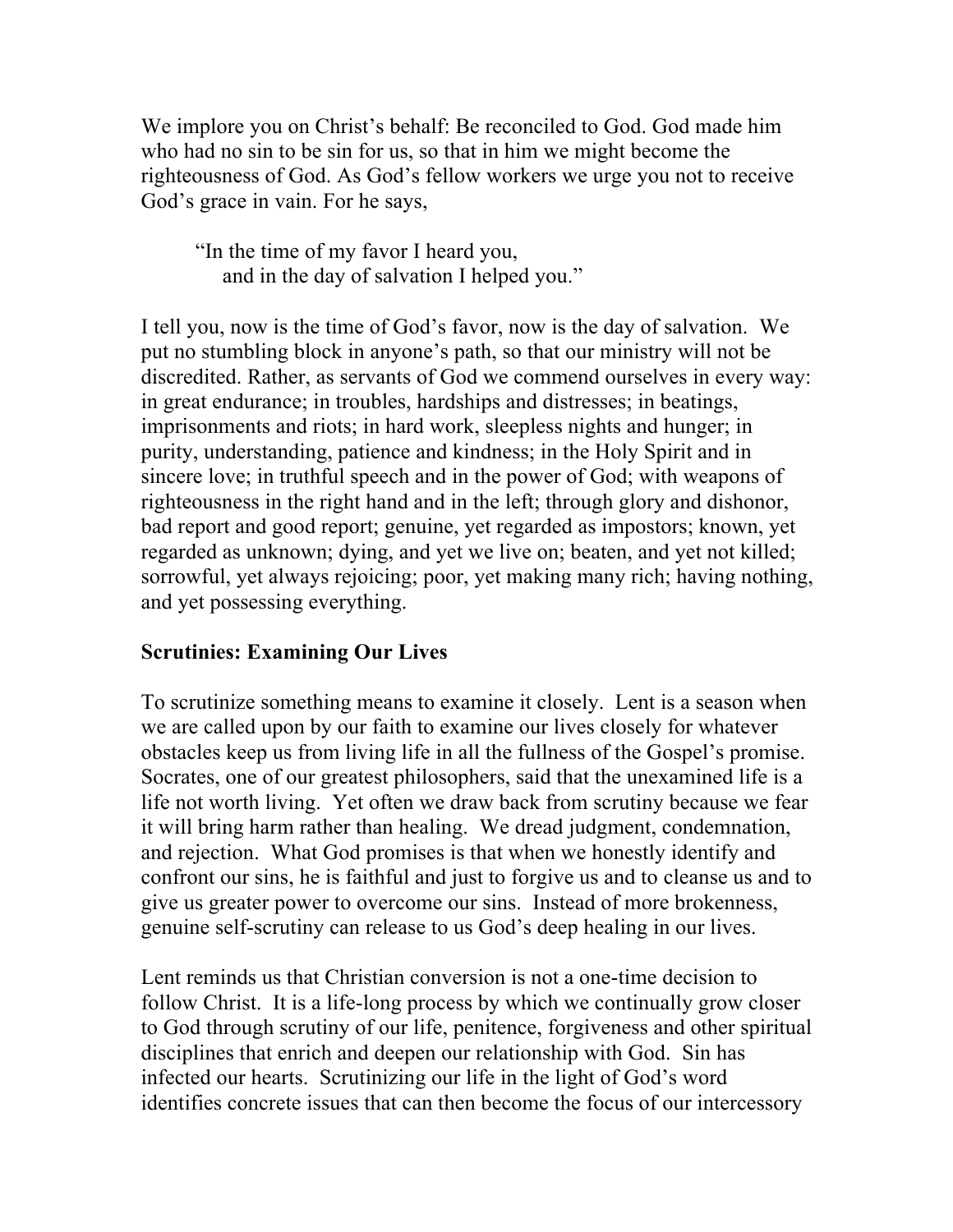prayers. Naming the ways that evil continues to prevent us from living the gospel fully brings into focus the attitudes and behaviors that we most need to give up, not just during the 40 days of lent, but from now on. All of us need to spend some time reflecting on what obstacles to living the Gospel exist in our own life.

Taking seriously this dynamic of scrutiny and conversion gives us a richer perspective on Lenten "giving up." We need to approach the season of Lent asking ourselves what needs to change in our lives if we are to live in obedience to the teachings of Jesus? Our journey through these days should be a movement ever closer to Christ and to the way of life he has exemplified for us.

#### **The Gospel Reading:** *Matthew 6:1-6, 16-21, NIV* **Don**

 [Jesus said,] "Be careful not to do your 'acts of righteousness' before men, to be seen by them. If you do, you will have no reward from your Father in heaven.

 "So when you give to the needy, do not announce it with trumpets, as the hypocrites do in the synagogues and on the streets, to be honored by men. I tell you the truth, they have received their reward in full. But when you give to the needy, do not let your left hand know what your right hand is doing, so that your giving may be in secret. Then your Father, who sees what is done in secret, will reward you.

 "And when you pray, do not be like the hypocrites, for they love to pray standing in the synagogues and on the street corners to be seen by men. I tell you the truth, they have received their reward in full. But when you pray, go into your room, close the door and pray to your Father, who is unseen. Then your Father, who sees what is done in secret, will reward you.

 "When you fast, do not look somber as the hypocrites do, for they disfigure their faces to show men they are fasting. I tell you the truth, they have received their reward in full. But when you fast, put oil on your head and wash your face, so that it will not be obvious to men that you are fasting, but only to your Father, who is unseen; and your Father, who sees what is done in secret, will reward you.

"Do not store up for yourselves treasures on earth, where moth and rust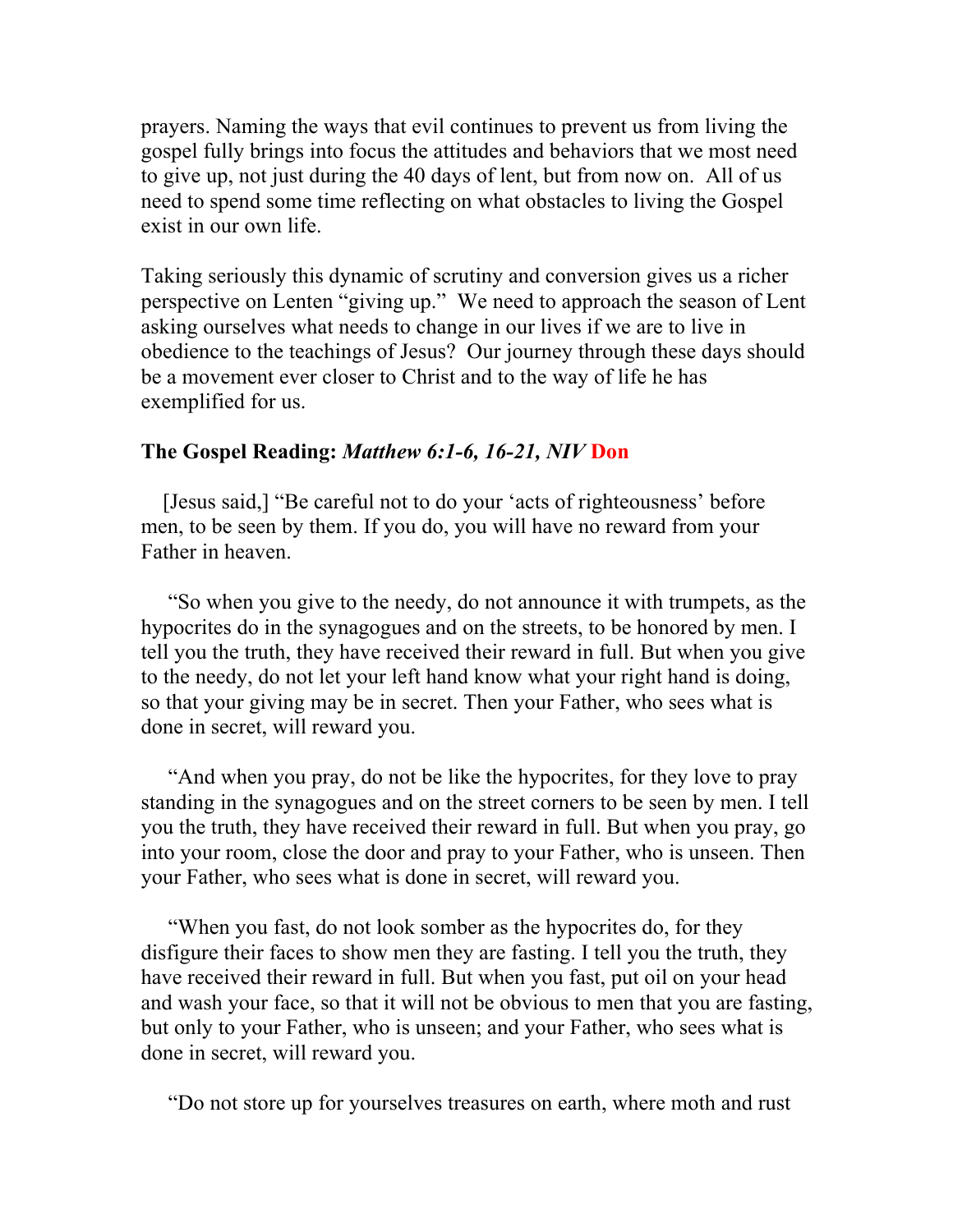destroy, and where thieves break in and steal. But store up for yourselves treasures in heaven, where moth and rust do not destroy, and where thieves do not break in and steal. For where your treasure is, there your heart will be also."

# **Prayer, Fasting, and Almsgiving Coralee**

In the Catholic tradition there are three pillars or disciplines of the Lenten season. They are Prayer, Fasting and Almsgiving. Each one is linked to baptismal renewal.

*Prayer*: Lent is a time when we are encouraged to spend more time in prayer as a primary way of drawing closer to the Lord. The pace of life crowds in on all our friendships to the point that we are not able to spend the time required to maintain, renew and enjoy those relationships. The peripheral busy-ness of life can keep us from the core business of life, which is pursuing our relationship with God. We need to pray for God's grace so that we may live in a faithful relationship with him through Christ. We need to pray for others who are struggling to find their way into a meaningful faith. And we need to pray for those who are alienated from the Christian community that they may be reconciled to God and their brothers and sisters in Christ.

*Fasting*: The Early Church fasted intensely for the two days before Easter. The fast began on Good Friday and extended through Holy Saturday so that when the day of Resurrection dawned the celebration of the Risen Christ would be experienced both spiritually and physically as the fast was broken. This two-day period, known as the paschal fast, predated Lent as we know it.

Fasting has several dimensions. It is sometimes practiced as a way to develop self-control. It is often seen as an aid to prayer, as the pangs of hunger remind us of our hunger for God. A third dimension of fasting was emphasized by the prophet Isaiah who insisted that fasting without changing our behavior is not pleasing to God. Isaiah 58:6-7 records these words of the prophet:

*This, rather, is the fasting that I wish: releasing those bound unjustly, untying the thongs of the yoke; setting free the oppressed, breaking every yoke; sharing your bread with the hungry, sheltering the*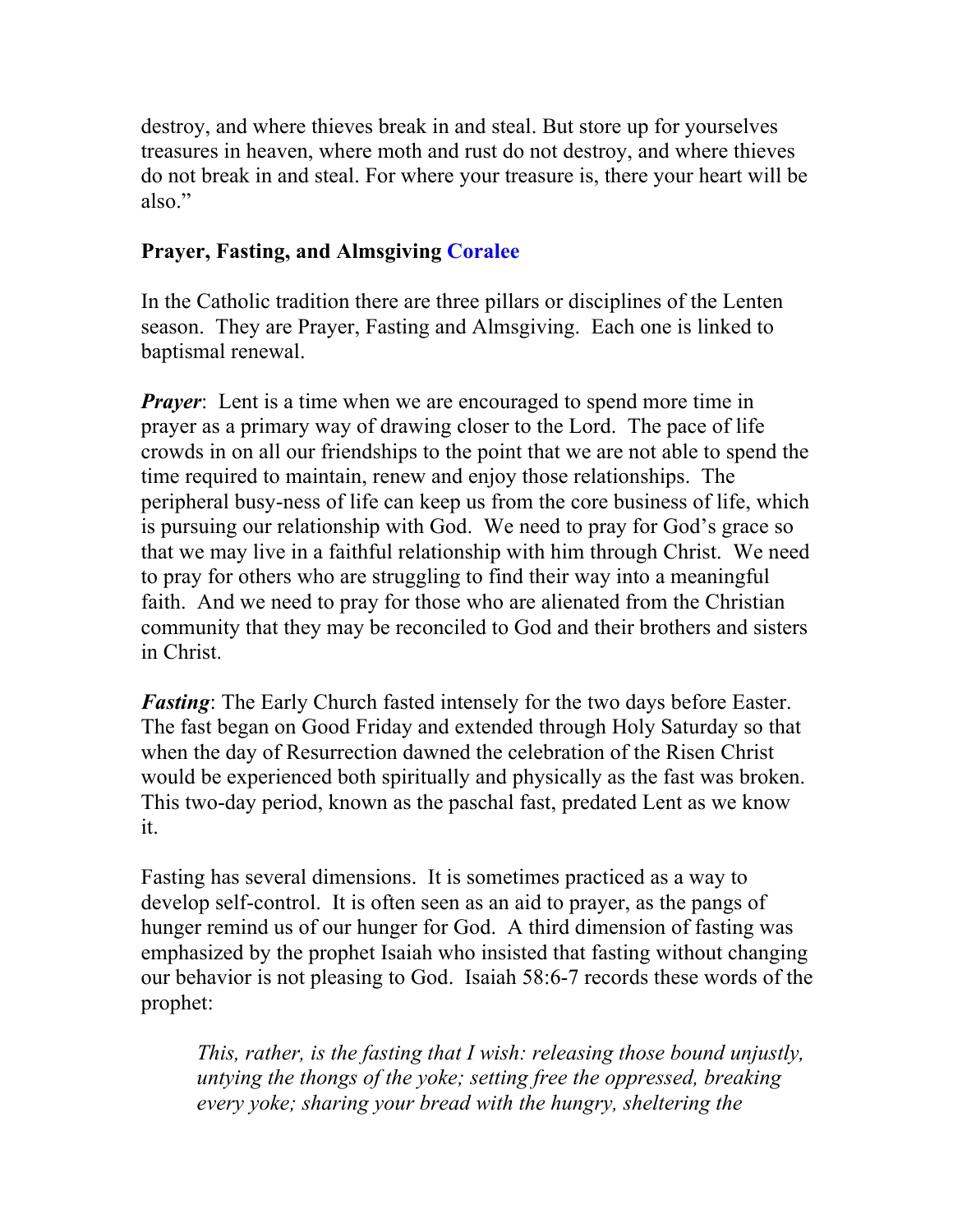*oppressed and the homeless; clothing the naked when you see them, and not turning your back on your own.*

Fasting should be linked to our concern for those who are forced to fast by their poverty, those who suffer from the injustices of our economic and political structures, those who are in need for any reason. Fasting is linked to living out our baptism. By our baptism we are charged with the responsibility of showing Christ's love to the world, especially to those in need. Fasting can help us realize the suffering that so many people in our world experience every day, and it should lead us to greater efforts to alleviate that suffering. Abstaining from certain foods, such as meat, creates a spiritual link between us and those whose sparse diets seldom, if ever, provide them with meat for their meals.

*Almsgiving*: Financial contributions to alleviate the suffering of the poor is a basic way to fulfill our baptismal commitment to care for others. Works of charity and the promotion of justice are integral parts of the Christian way of life that we began at our baptism.

#### **Offertory "When You Prayed Beneath the Tree"**

### **The Prayer of Confession**

*Most merciful God, We confess that we have sinned against you in thought, word, and deed, by what we have done, and by what we have failed to do. We have not loved you with our whole heart. We have not loved our neighbors as ourselves. We are truly sorry, and we humbly repent. For the sake of your Son Jesus Christ, have mercy on us and forgive us; that we may delight in your will, and walk in your ways, to the glory of your Name. AMEN.*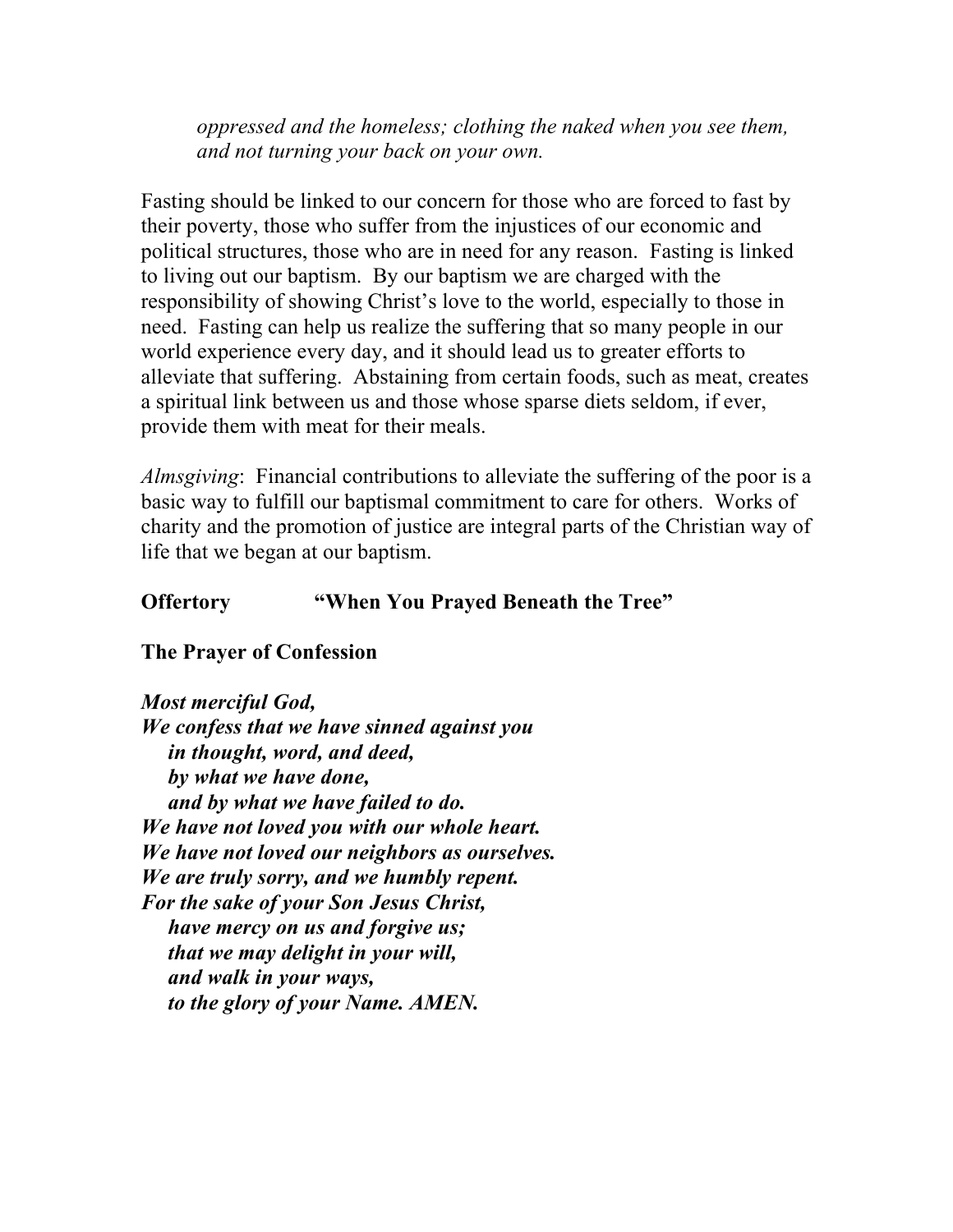### **Words of Reassurance**

Leader:

If anybody does sin, we have one who speaks to the Father in our defense— Jesus Christ, the Righteous One. He is the atoning sacrifice for our sins, and not only for ours, but also for the sins of the whole world. *—1 John 2:1b-2, NIV*

### **Congregation:**

**If we confess our sins, he is faithful and just and will forgive us our sins and purify us from all unrighteousness.**

*—1 John 1:9, NIV*

**Holy Communion** 

**Affirmation of Faith: The Nicene Creed (Standing)**

**We believe in one God, the Father, the Almighty, maker of heaven and earth, of all that is, seen and unseen.**

**We believe in one Lord, Jesus Christ, the only Son of God, eternally begotten of the Father, God from God, Light from Light, true God from true God, begotten, not made, of one Being with the Father. Through Him all things were made. For us and for our salvation He came down from heaven: by the power of the Holy Spirit He became incarnate from the Virgin Mary, and was made man. For our sake He was crucified under Pontius Pilate; He suffered death and was buried. On the third day He rose again in accordance with the Scriptures; He ascended into heaven**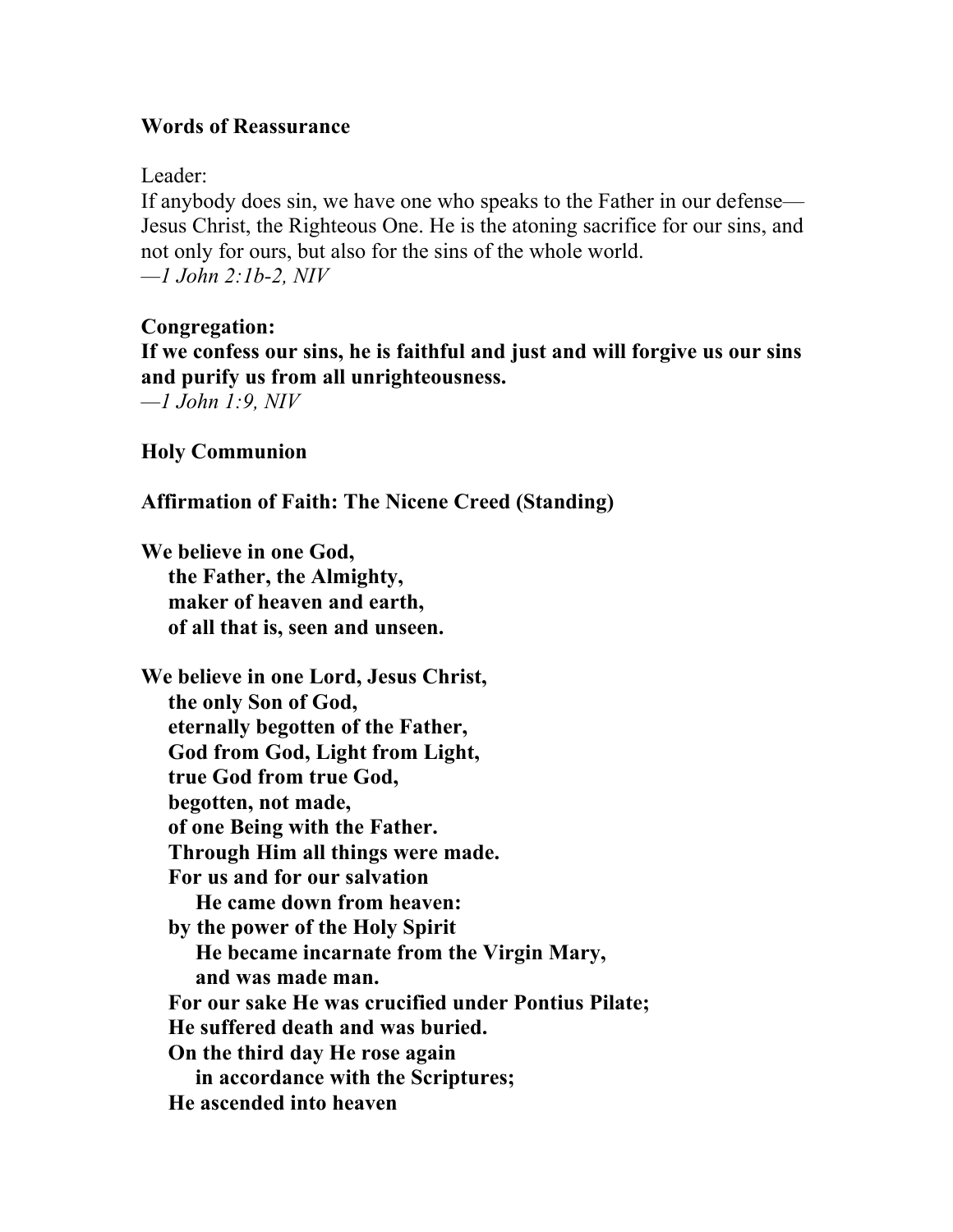**and is seated at the right hand of the Father. He will come again in glory to judge the living and the dead, and His kingdom will have no end.**

**We believe in the Holy Spirit, the Lord, the giver of life, who proceeds from the Father. With the Father and the Son He is worshiped and glorified. He has spoken through the Prophets. We believe in one holy universal and apostolic Church. We acknowledge one baptism for the forgiveness of sins. We look for the resurrection of the dead, and the life of the world to come. AMEN.**

**Hymn No. 382 "Have Thine Own Way, Lord"**

## **Prayers**

Lord God, Maker and King of the universe, to whom all honor, glory, praise, and worship are due; it is a right and proper thing, at all times, in all places, and in all circumstances, to give you our most hearty thanks and praise, especially for your Son Jesus Christ, who died to take away our sins and the sins of the entire world. He rose again from the dead and sits at your right hand where He rules over all things, including the things we cannot understand.

**Lord, forgive us for neglecting the reading and study of your holy Word. Free us from any fondly held but vain opinions and fill us afresh with the Spirit of Truth, that we might delight in your holy Word, that we might study it and reflect upon it, and see you within it.**

### **Lenten Commitment and Baptism Renewal**

We have traced the rhythm of Lent tonight. It begins with a contrite heart and a penitent spirit, adopts spiritual disciplines on a higher than normal level, prepares catechumens for their baptismal commitment and sinners for reconciliation and culminates with the Easter Vigil, the baptismal service and worship at sunrise on Easter Sunday. With institutional precision, the season itself models the path toward faith. But in real life persons join this path at different points and travel it at different speeds. For some the slow pace is welcome as they take full advantage of the opportunities to study and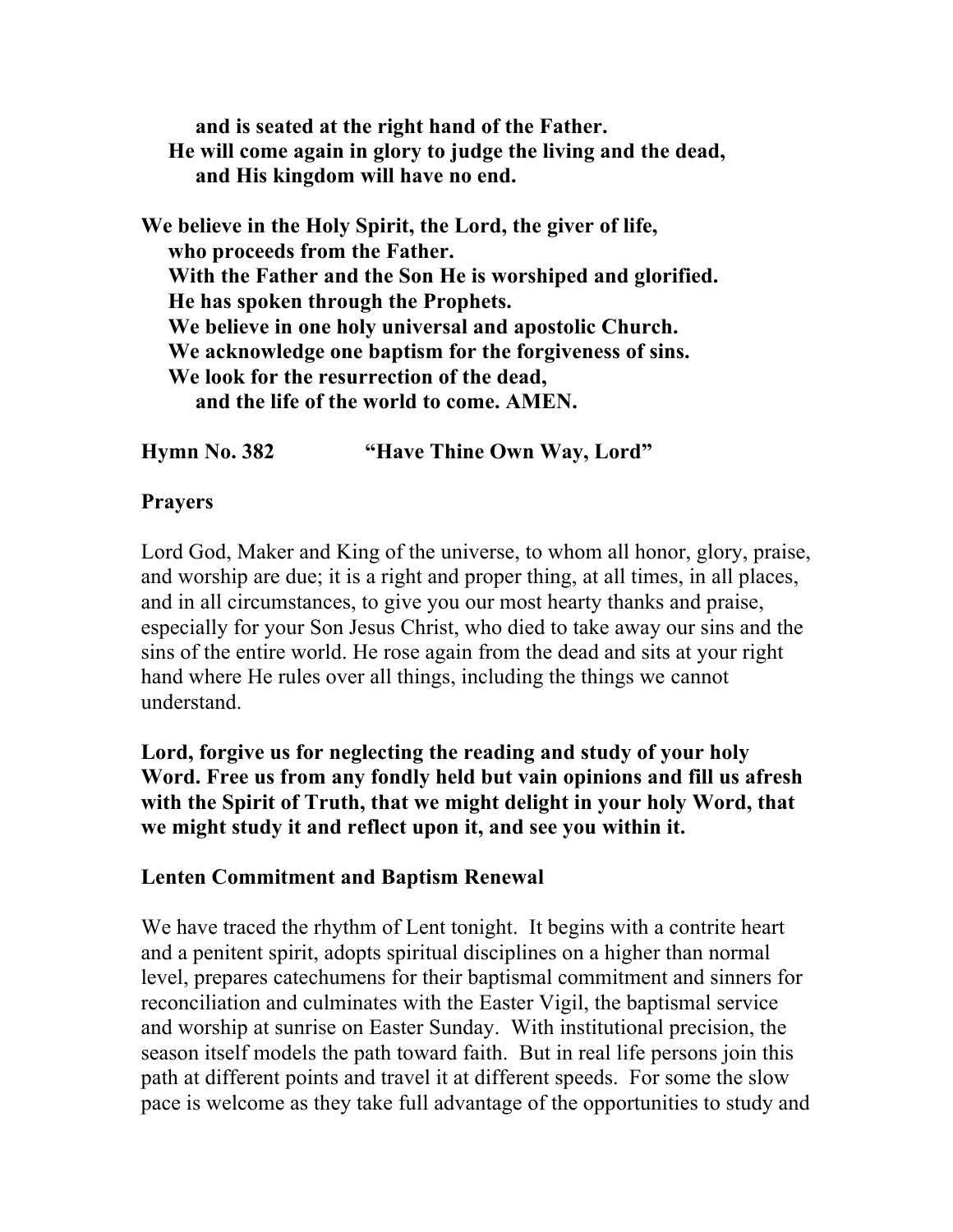meditate and cultivate their faith in God. For others, whose conviction of sin is deep and need for reconciliation and its signs are urgent, six weeks can be an eternity.

The story is often told of the time the great evangelist D. L. Moody was preaching a revival in a major city. The auditorium was packed to capacity. He preached a thunderous sermon that convicted many people of their sin and their need for a savior. But for some reason, he decided not to give an invitation at the close of the service that night. He thought the message he had preached had been so powerful it was sure to bring even more people back the next night when he would invite them to give their lives to Christ and there would be a great harvest of souls. But late in the night, after everyone had gone home, the auditorium caught fire and burned to the ground. There was no next night. Moody forever regretted his decision and the unknown number of persons who might have come to Christ had he given the invitation the night of the fire weighed heavily upon his heart.

You did not come here tonight by accident. God arranged your affairs in such a way that your feet brought you to this place. As we have worked our way through this service, your heart may have been opened to the purpose God had for you here tonight. His grace is ready and available now: to bring you to Christ; to restore you to fellowship with the church; to break the power some besetting sin has over you; to put you to work doing his Kingdom's work in your life.

The ashes on your brow represent whatever obstacles may be keeping you from fully realizing a life that has been set free and empowered by the good news of Jesus Christ. If you would like to commit your life to God tonight through faith in his son, Jesus Christ, I invite you to come forward in just a moment. If you would like to be reconciled with the body of Christ, the church, letting go of old sins that have separated you from God's people, I invite you to come forward tonight. If you would like to celebrate your life in Christ and symbolically express your thankful joy for his love and mercy, I invite you to come forward.

If you come we will celebrate the cleansing power of God's grace over our sins by washing the ashes from your forehead, and then you may take another step forward and renew your baptism commitment as I mark the sign of the cross on your forehead with water from the Jordan River.